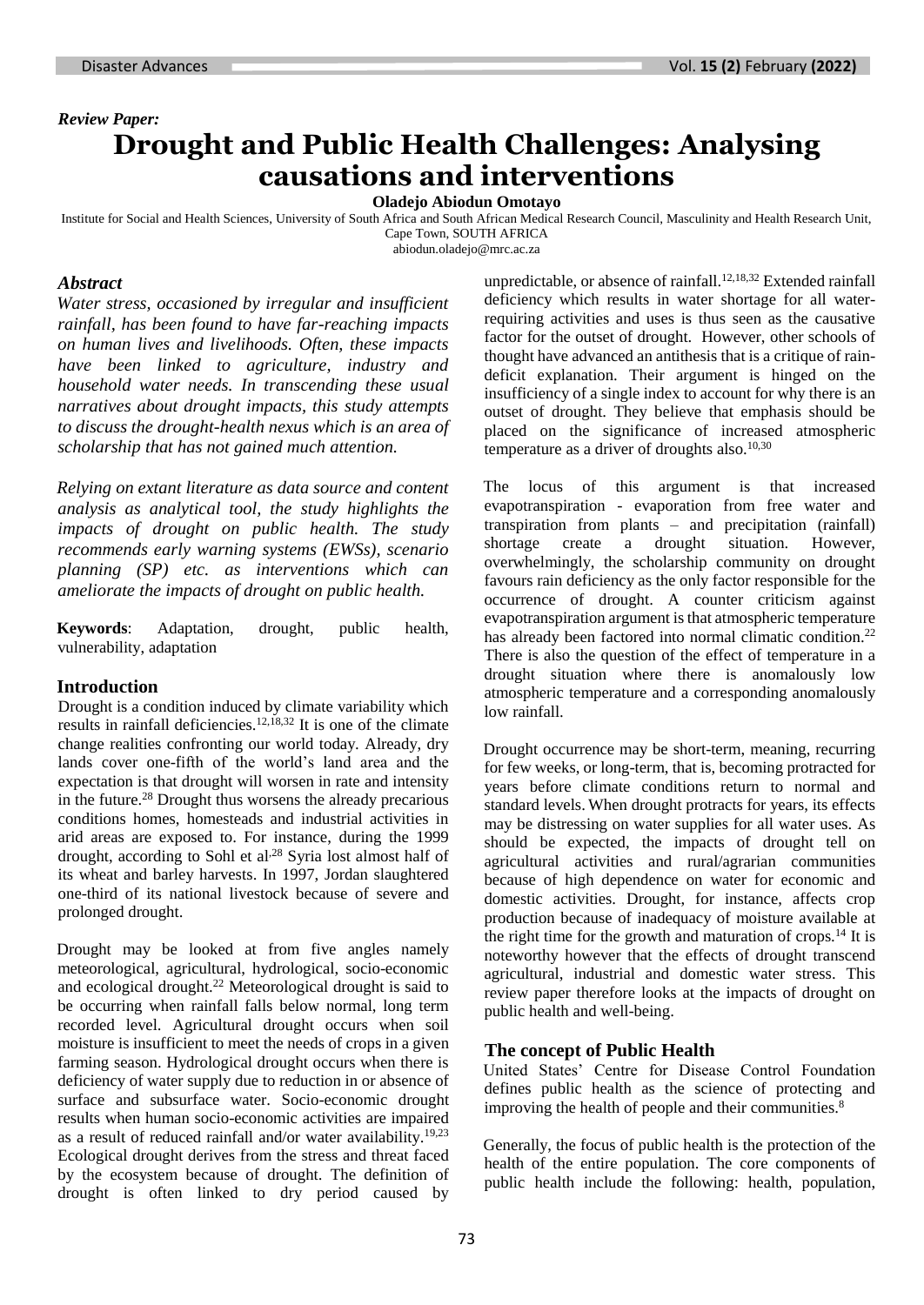society-wide concerns and vulnerable population.<sup>27</sup> Health refers to the general, physical well-being of all individuals living in any given society. Population is the total number of people living within a marked community. This could be a small local community, an entire country and it may even be a region of the world.

The idea of population presupposes that there is some boundary that demarcates a people from another people. It must however be mentioned that boundary has little or no effect when there is a disease outbreak of an infectious nature. This is because of inter-boundary migration that exists among societies. For instance, the current Covid-19 pandemic defies national boundaries. The third component, society-wide concerns, presupposes that a public health issue is that which affects an appreciable number of people living in a society and which has drawn health and well-being concerns from most people living in that society. Vulnerable population will be those individuals who are at risk of any health crisis.

# **Drought and public health issues: Review of Literature**

Drought, as an environmental security challenge, has been argued to lead to exposure to health and/or personal hazards such as diarrhea, cholera and dysentery as a result of water scarcity which forces people to drink water from unhygienic sources.<sup>6,26</sup> The essentiality of water to life requires that individuals living in drought-affected areas must source it regardless of whether it is healthy or not. This is one of the challenges that water stress from climate variability portends. Similarly, a research finding by Achakulwisut et al1 linked drought to soil-derived particles in the Southwest of the United States that endangers air quality which may lead to significant public health problems. Air pollution is a leading cause of respiratory and cardiovascular diseases, reproductive and central nervous system dysfunctions and cancer.4,20,31

There is scholarly evidence in literature linking drought to *in-utero* exposure, that is, the exposure of yet-to-be-born children to environmental hazards which may negatively affect their health when they are born and educationally, later in life.3,5 These studies put forward the fact that the conditions in pre-birth period and early childhood have an enduring impact on life expectancy, earnings, adult health and cognitive development. They used famine and extreme weather shocks to estimate instrumental relationship between the *in-utero* exposure and later-life conditions and life-chances.3,5

Some scholars have also argued that parts of the multiple health impacts of drought, which are often not recognised, are vector-borne diseases, nutritional problems and mental health conditions.17,21,26 Initially, the linkage between mental health condition and the phenomenon of drought was merely speculative rather than based on empirical evidence. The World Health Organisation<sup>33</sup> had posited that mental health resilience - the capability to cope with harsh conditions and to avoid mental health challenges when threatened by stressors - can come under uncontrollable stress in the presence of sustained drought. The WHO's position, however, was not backed by an empirical data. The quantification of the linkage between mental health conditions and drought phenomenon by O'Brien et  $al<sup>21</sup>$  is perhaps one of the most significant contributions made so far on the discourse around the impacts of drought.

In a study carried out by O'Brien et  $al<sup>21</sup>$  in Australia which used household, income and labour dynamics in Australia to determine the relationship between drought and mental health condition, the results revealed that during a sevenyear period of major and pervasive drought, one pattern of relative dryness (extreme cumulative number of months in drought culminating in a recent period of dryness lasting a year or more) was connected with greater distress for rural but not urban dwellers. The increase in distress was said to be at 6.22% based on 95% confidence intervals, therefore the study showed the possibility of quantification and identification of the relationship between patterns of drought and mental distress.

From the foregoing, drought portends serious health challenges to vulnerable population in drought-prone areas. Its scale and magnitude when it occurs will determine the degree of vulnerability of human population living within drought-affected areas. Its impacts on health however depend on the level of preparedness of individuals living in drought-prone corridor in pre-drought season and the degree of responsiveness at its outset.

# **Recommended Interventions**

**Early warning systems:** This is a critical management tool identified by scholars whose interest is aligned to drought management especially as it concerns water resources for forage, for crop production and livestock activities respectively. The crux of early warning systems (EWS) is early detection of time series, out-of-pattern deviation which may indicate the likelihood of occurrence of a situation. With regards to drought, it is about looking out for unusual trends with a view to immediately addressing them with respect to the manifestations of water deficiency. For example, Camarero et al<sup>7</sup> argued that indiscernible or declining growth of trees or their mortality may signal the outset of drought and afford an opportunity for counteracting or mitigating the problems attendant upon it.

Early warning interventions can ensure disaster risk reduction while at the same time facilitating the meeting of goals of adaptation to changes in extreme climatic events.<sup>25</sup> The necessity for the EWS owes largely to the fact that drought is a complex phenomenon which requires a comprehensive approach that would consider numerous indicators required for drought monitoring and early warning. <sup>16</sup> The normhas always been that most countries and regions usually resort to reactive, crisis-driven approach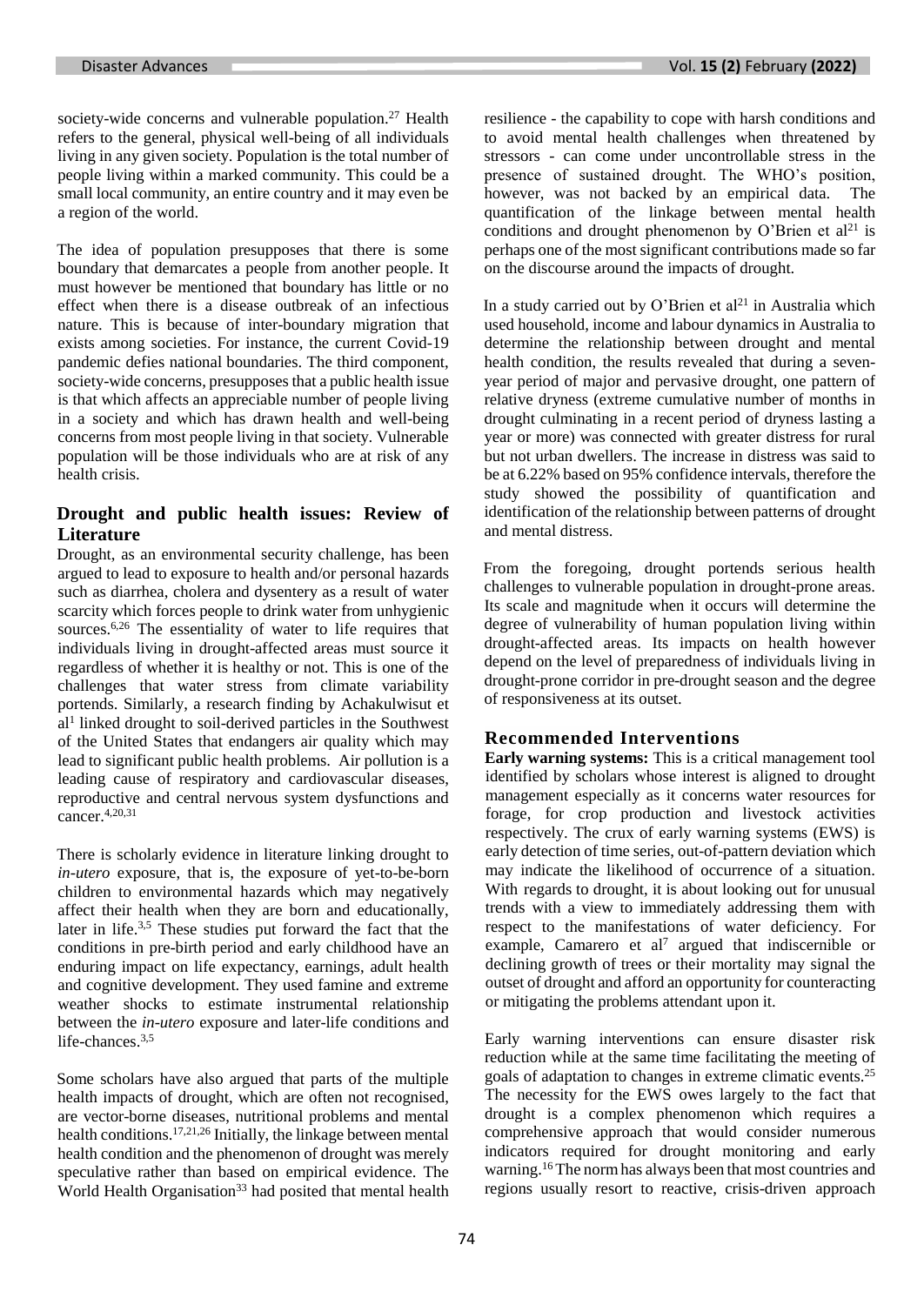because of absence of early warning systems which are critical to integrated risk assessment and management protocols.

Early warning systems are veritable tools for alleviating the issues connected to drought, especially water scarcity and improving resilience against the consequences of drought. $17$ Effective early warning systems (EWSs) are also important because water supply augmentation may also require several years of planning and huge capital investments before the intervention yields the desired result in terms of water availability.<sup>17</sup> As a way of responding to these challenges, Governments may develop cope mechanisms and strategies to promote water conservation, water efficiency and alternate water resources. 17

**Scenario planning:** This is another critical management tool with regards to water demand and supply management.2,15,17 Scenario planning model is advantageous in terms of guiding the development of scenarios that generate a wide spectrum of projections of future water demand and supply.<sup>17</sup> The way this works is that there is already a future projection in place which is then combined with a set of well-constructed scenarios representing a spectrum of plausible evaluation of future risks and the conception and advancement of mitigation and adaptation options and strategy.<sup>17</sup>

There are two important methods of planning scenario namely: demand scenario and supply scenario. Demand scenario is an approach which focuses on domestic water consumption as it estimates the water consumption vis-à-vis the combination of criteria relating to water as a basic need and as subject to economic demand or willingness to pay. On the other hand, supply scenario is basically targeted at looking at possible available water sources to fulfil the demand of water from three major water-dependent sectors: domestic, agricultural and industrial.

The thrust of scenario planning is simply about future scenario of climate change which may lead to water stress and which may hamper the supply of water to meet domestic, agricultural and industrial needs. Kumar et al<sup>17</sup> posited that the demand side drivers usually have a much stronger impact on water management than supply-side factors, meaning that water demand for all types of users, at any given time, often puts enormous pressure on the sources available to meet them. In essence, scenario planning affords water users and Government some opportunity to plan towards water scarcity.

**Seasonal climatic predictions:** The menacing impacts of drought on human lives, crop production, livestock, forage and water resources in general necessitated the introduction of seasonal climatic predictions. The thrust of this drought management tool – seasonal climatic predictions (SCPs) - is the anticipation and preparation for drought and how to adequately mitigate its impacts.11,13,24,29 These predictions provide another supplementary tool needed to prepare for drought. Crimmins and McClaran<sup>9</sup> argued that those predictions have largely improved in recent decades, especially as they concern winter rainfall predictions because of connections with sea surface temperature and pressure anomalies that show up during ElNiño Southern Oscillation events. They however submitted that these predictions are heuristic and useful, they are not a panacea to drought and the threats it posed. They surmised that seasonal climatic predictions are better seen as a relevant tool among other tools to advance preparation for future occurrence of drought.

One of the most reliable indices adopted by SCPsto predict climate phenomena is tracking and making attempts to forecast the state of the El Niño- Southern Oscillation (ENSO) which is a reasonably predictable, regular (on the order of 2-7 years) shift in sea surface temperatures along the equator of the Pacific Ocean basin.

More often than not, temperatures tend to be cooler in the eastern Pacific and warmer in the western Pacific as a result of easterly winds triggering upsurge of cool water in the east and the movement of warmer surface water to the west. According to Crimmins and McClaran,<sup>9</sup> some years that have the easterly winds stronger than average will support this pattern of cool east-warm west sea surface temperatures, which is often referred to as a La Niña phenomenon. It is a usual occurrence during El Niño events that these easterly winds weaken, thus prompting warm water to slosh back to the eastern and central Pacific with warmer than average sea surface temperatures in these regions.

**Government intervention:** In order to forestall the vagaries of drought on the health of vulnerable individuals, national or provincial government may support the migration of people from areas with chronic drought to areas with slight rainfall deficit or areas not experiencing it. Usually, people are not open to leaving where they are familiar with and relocating to another place except they will fare well in a new location. So, rather than relocate during chronic drought, they may just decide to weather the situation and wait it out.

However, if Government could provide shelter, economic and logistic support and health services in the temporary locale, a lot of the people who otherwise would have been exposed to health issues trailing drought, would opt for relocation. In the same vein, for people that may not want to leave because of sentimental attachments, Government may need to help with water distribution, health services, relief materials etc. to enhance their adaptation to the water stress occasioned by drought. It is needless to say that public health is at the core of Governmental responsibility.

#### **Conclusion**

Drought as a phenomenon is one of the realities of climate change that the world will have to grapple with for a long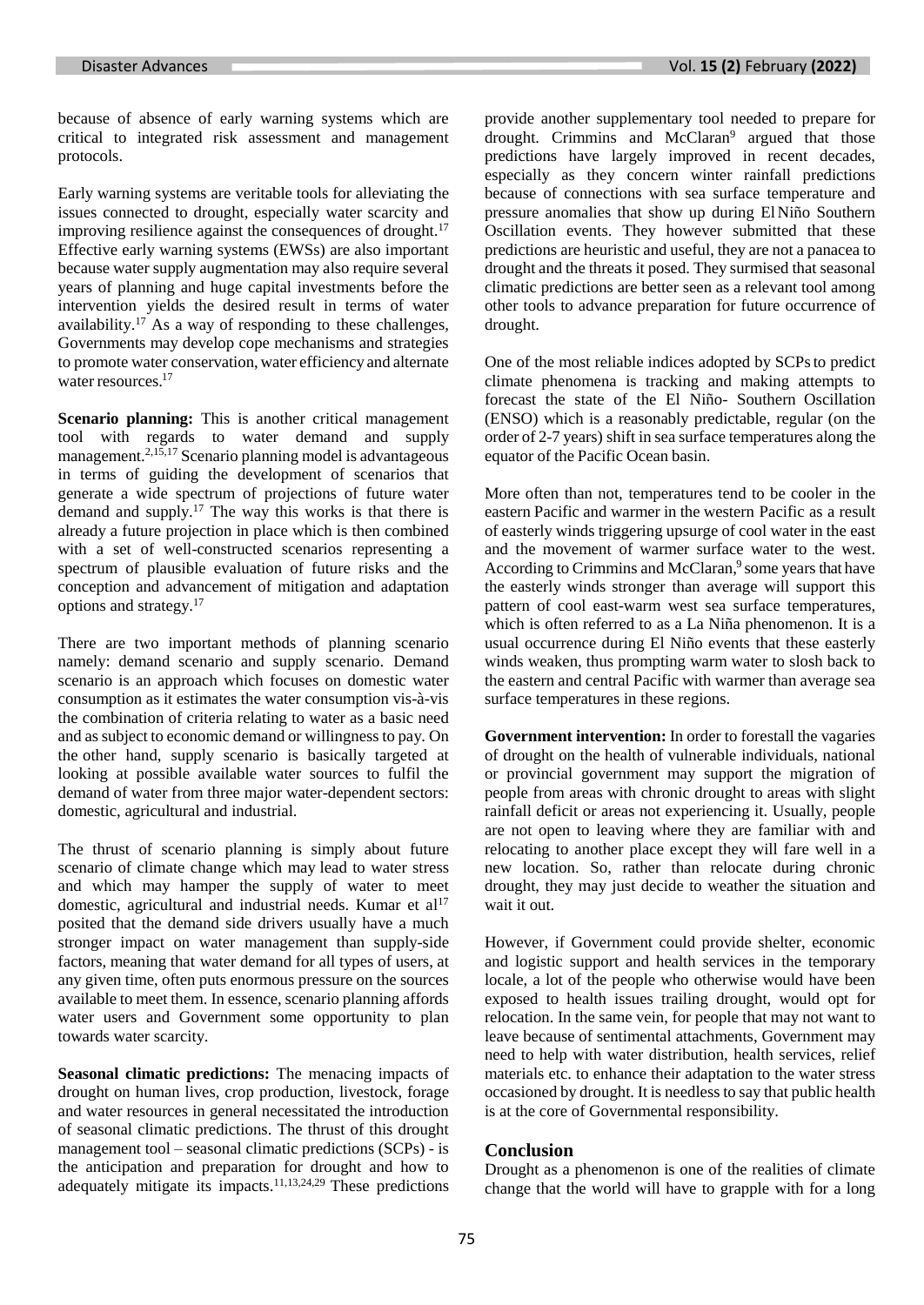time. Its multifarious impacts have become a locus of research. This study, relying on extant literature, has explored the nexus between drought and human health. It is clear that drought and indeed, climate change have significant impacts on public health. The recommended interventions, if implemented, may help to lessen the impacts of public health challenges that are associated with drought.

#### **References**

1. Achakulwisut P., Anenberg S.C., Penn S.L., Neumann J., Crimmins A.R., Fann N. and Mickley L.J., Linkages between drought and dust in the US Southwest: Implications for air quality and public health under future climate change, In AGU Fall Meeting Abstracts, GH12A-09 **(2018)**

2. Alcamo J. and Gallopín G., Building a 2nd generation of world water scenarios, UN World **(2009)**

3. Almond D., Edlund L. and Palme M., Chernobyl's subclinical legacy: prenatal exposure to radioactive fallout and school outcomes in Sweden, *The Quarterly Journal of Economics*, **124(4)**, 1729-1772 **(2009)**

4. Babadjouni R.M., Hodis D.M., Radwanski R., Durazo R., Patel A., Liu Q. and Mack W.J., Clinical effects of air pollution on the central nervous system; a review, *Journal of Clinical Neuroscience*, **43**, 16-24 **(2017)**

5. Banerjee A., Duflo E., Postel-Vinay G. and Watts T., Long-run health impacts of income shocks: Wine and phylloxera in nineteenth-century France, *The Review of Economics and Statistics*, **92(4)**, 714-728 **(2010)**

6. Calow R.C., MacDonald A.M., Nicol A.L. and Robins N.S., Ground water security and drought in Africa: linking availability, access and demand, *Groundwater*, **48(2)**, 246-256 **(2010)**

7. Camarero J.J., Gazol A., Sangüesa‐Barreda G., Oliva J. and Vicente‐Serrano S.M., To die or not to die: early warnings of tree dieback in response to a severe drought, *Journal of Ecology*, **103(1)**, 44-57 **(2015)**

8. Centre for Disease Control Foundation, What is Public health? [https://www.cdcfoundation.org/what-public-health,](https://www.cdcfoundation.org/what-public-health) accessed on 3rd May, 2021 **(2021)**

9. Crimmins M., McClaran M., Hall A. and Brischke A., Rain Gauges for Range Monitoring: Codeveloping Tools and Best Practices for Ranch-Scale Drought Detection, In 99th American Meteorological Society Annual Meeting, AMS **(2019)**

10. Dai S., Shulski M.D., Hubbard K.G. and Takle E.S., A spatiotemporal analysis of Midwest US temperature and precipitation trends during the growing season from 1980 to 2013, *International Journal of Climatology*, **36(1)**, 517-525 **(2016)**

11. De Felice M., Soares M.B., Alessandri A. and Troccoli A., Scoping the potential usefulness of seasonal climate forecasts for solar power management, *Renewable Energy*, **142**, 215-223 **(2019)**

12. Dracup J.A., Lee K.S. and Paulson Jr. E.G., On the statistical characteristics of drought events, *Water Resources Research*, **16(2)**, 289-296 **(1980)**

13. Freire J.L. et al, To what extent biomass burning aerosols impact South America seasonal climate predictions?, *Geophysical Research Letters*, **47(16)**, e2020GL088096 **(2020)**

14. Glantz M.H., Drought in Africa, *Scientific American*, **256(6)**, 34-41 **(1987)**

15. Haasnoot M. and Middelkoop H., A history of futures: a review of scenario use in water policy studies in the Netherlands, *Environmental Science & Policy*, **19**, 108-120 **(2012)**

16. Hayes M.J., Svoboda M.D., Wardlow B.D., Anderson M.C. and Kogan F., Drought monitoring: Historical and current perspectives, Drought Mitigation Center Faculty Publications, 94 **(2012)**

17. Kumar S., Molitor R. and Vollmer S., Drought and early child health in rural India, *Population and Development Review*, **42(1)**, 53-68 **(2016)**

18. McKee T.B., Doesken N.J. and Kleist J., The relationship of drought frequency and duration to time scales, In Proceedings of the 8th Conference on Applied Climatology, **17(22)**, 179-183 **(1993)**

19. Mishra A.K. and Singh V.P., A review of drought concepts, *Journal of Hydrology*, **391(1-2)**, 202-216 **(2010)**

20. Nardocci A.C., Freitas C.U.D., Ponce de Leon A.C. and Junger W.L., Air pollution and respiratory and cardiovascular diseases: a time series study in Cubatão, São Paulo State, Brazil, *Cadernos de Saude Publica*, **29(9)**, 1867-1876 **(2013)**

21. OBrien L.V., Berry H.L., Coleman C. and Hanigan I.C., Drought as a mental health exposure, *Environmental Research*, **131**, 181-187 **(2014)**

22. Oladejo A.O., Drought and Human Security in South Africa, An Analysis of Participatory Resource Governance, Unpublished Ph.D. Thesis, University of Zululand **(2020)**

23. Olagunju T.E., Drought, desertification and the Nigerian environment: A review, *Journal of Ecology and the Natural Environment*, **7(7)**, 196-209 **(2015)**

24. Parton K.A., Crean J. and Hayman P., The value of seasonal climate forecasts for Australian agriculture, *Agricultural Systems*, **174**, 1-10 **(2019)**

25. Pulwarty R.S. and Sivakumar M.V., Information systems in a changing climate: Early warnings and drought risk management, *Weather and Climate Extremes*, **3**, 14-21 **(2014)**

26. Sena A. et al, Indicators to measure risk of disaster associated with drought: Implications for the health sector, *PloS One*, **12(7)**, e0181394 **(2017)**

27. Sheikh A.F., What are the implications of each of the four components of public health?, [https://medium.com/@faizan81/](https://medium.com/@faizan81/%20what-are-the-implications-of-each-of-the-four-components-of-public-health-26a1e6c198cc)  [what-are-the-implications-of-each-of-the-four-components-of](https://medium.com/@faizan81/%20what-are-the-implications-of-each-of-the-four-components-of-public-health-26a1e6c198cc)[public-health-26a1e6c198cc,](https://medium.com/@faizan81/%20what-are-the-implications-of-each-of-the-four-components-of-public-health-26a1e6c198cc) accessed on 3rd May, 2021 **(2019)**

28. Sohl T.L. et al, Spatially explicit modeling of 1992–2100 land cover and forest stand age for the conterminous United States, *Ecological Applications*, **24(5)**, 1015-1036 **(2014)**